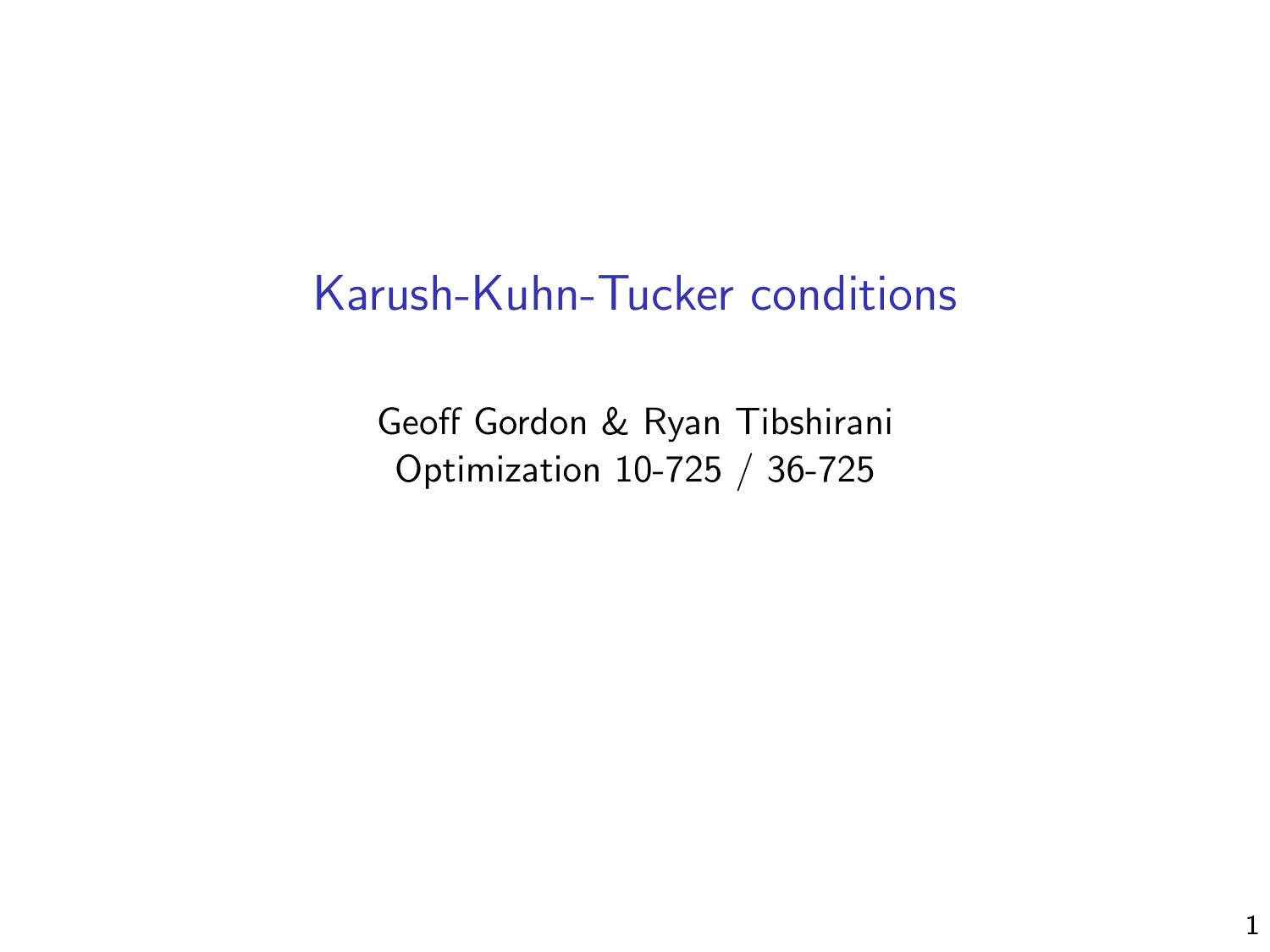#### Remember duality

Given a minimization problem

$$
\min_{x \in \mathbb{R}^n} f(x)
$$
  
subject to  $h_i(x) \le 0, i = 1, \dots m$   
 $\ell_j(x) = 0, j = 1, \dots r$ 

we defined the Lagrangian:

$$
L(x, u, v) = f(x) + \sum_{i=1}^{m} u_i h_i(x) + \sum_{j=1}^{r} v_j \ell_j(x)
$$

and Lagrange dual function:

$$
g(u, v) = \min_{x \in \mathbb{R}^n} L(x, u, v)
$$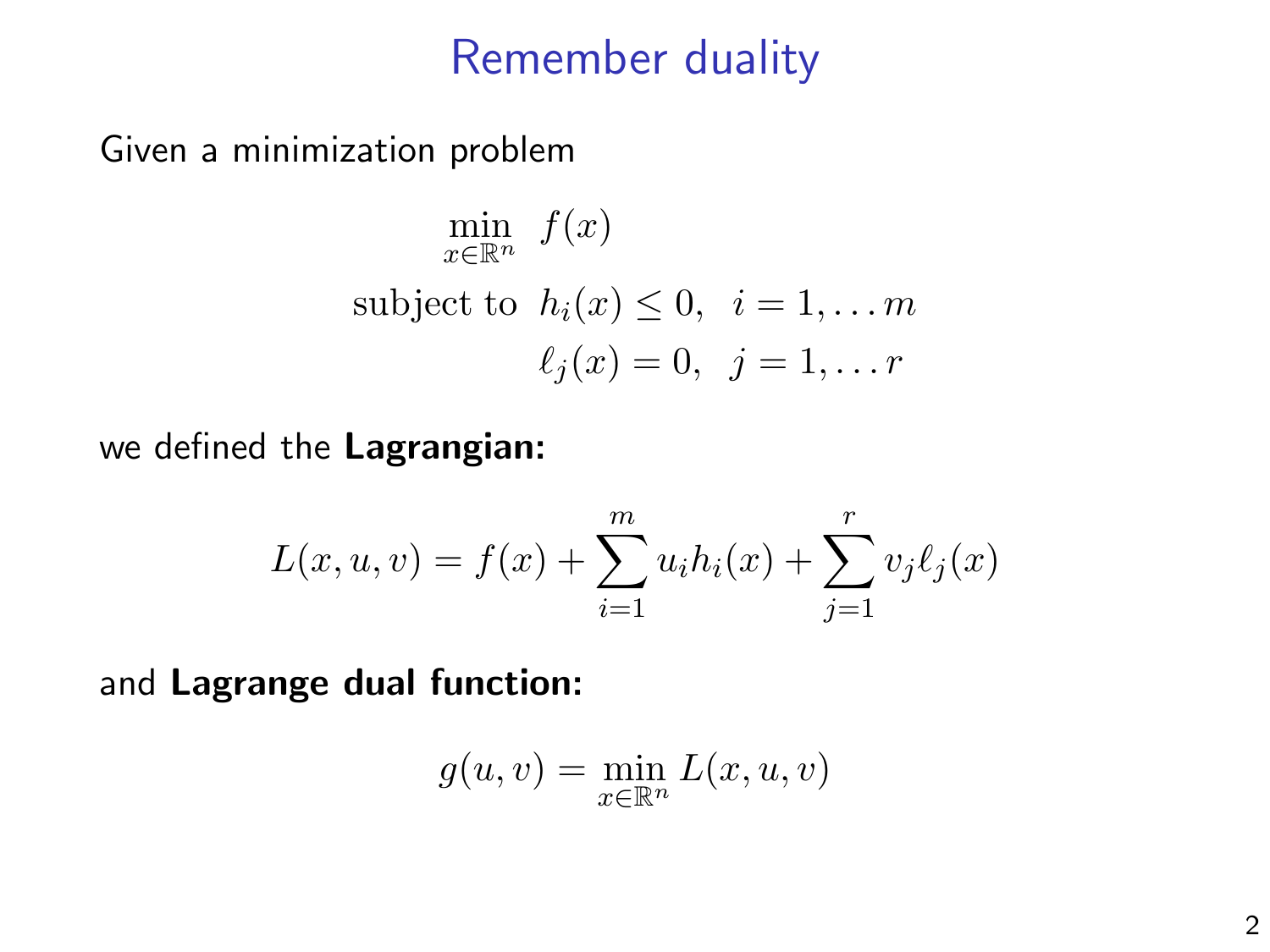The subsequent dual problem is:

 $\max_{u \in \mathbb{R}^m, v \in \mathbb{R}^r} g(u, v)$ subject to  $u > 0$ 

Important properties:

- Dual problem is always convex, i.e.,  $q$  is always concave (even if primal problem is not convex)
- The primal and dual optimal values,  $f^*$  and  $g^*$ , always satisfy weak duality:  $f^{\star} \geq g^{\star}$
- Slater's condition: for convex primal, if there is an  $x$  such that

$$
h_1(x) < 0, \dots h_m(x) < 0 \text{ and } \ell_1(x) = 0, \dots \ell_r(x) = 0
$$

then strong duality holds:  $f^* = g^*$ . (Can be further refined to strict inequalities over nonaffine  $h_i,\,i=1,\ldots m)$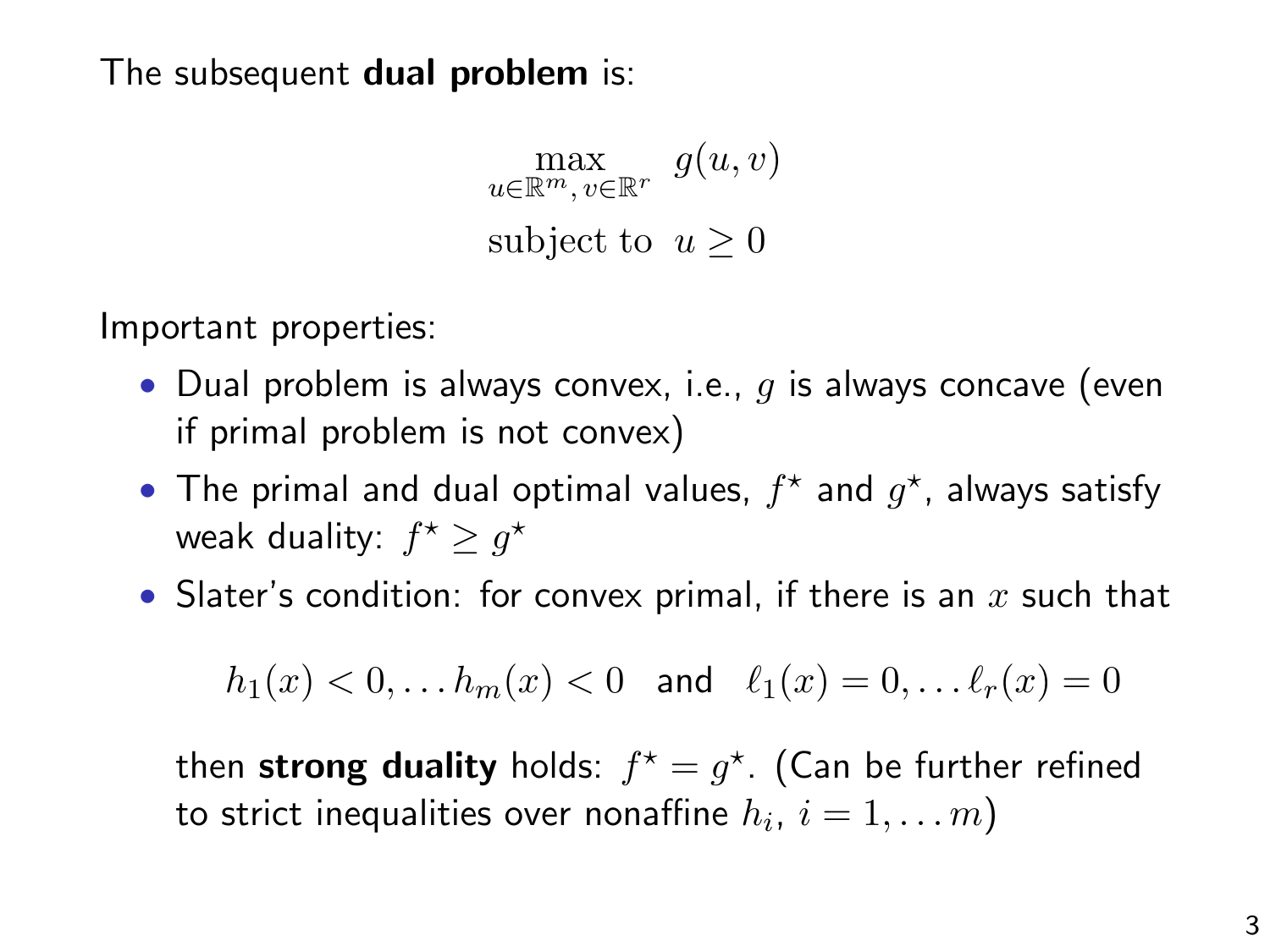# Duality gap

Given primal feasible x and dual feasible  $u, v$ , the quantity

 $f(x) - g(u, v)$ 

is called the **duality gap** between x and  $u, v$ . Note that

$$
f(x) - f^* \le f(x) - g(u, v)
$$

so if the duality gap is zero, then x is primal optimal (and similarly,  $u, v$  are dual optimal)

From an algorithmic viewpoint, provides a stopping criterion: if  $f(x) - g(u, v) \leq \epsilon$ , then we are guaranteed that  $f(x) - f^{\star} \leq \epsilon$ 

Very useful, especially in conjunction with iterative methods ... more dual uses in coming lectures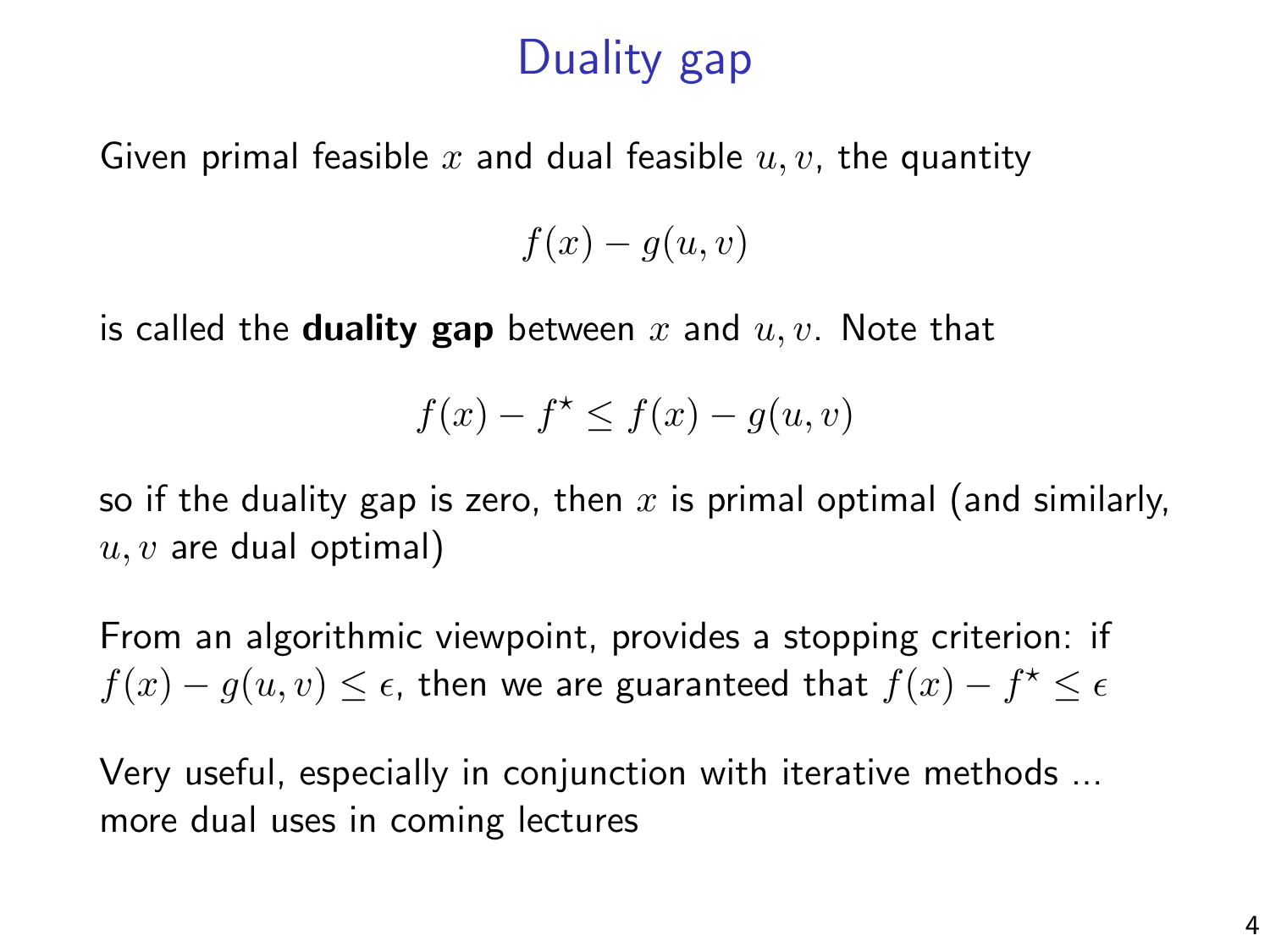# Dual norms

Let  $||x||$  be a norm, e.g.,

• 
$$
\ell_p
$$
 norm:  $||x||_p = (\sum_{i=1}^n |x_i|^p)^{1/p}$ , for  $p \ge 1$ 

• Nuclear norm:  $\|X\|_{\textsf{nuc}} = \sum_{i=1}^r \sigma_i(X)$ 

We define its **dual norm**  $||x||_*$  as

$$
||x||_* = \max_{||z|| \le 1} z^T x
$$

Gives us the inequality  $|z^Tx| \leq \|z\| \|x\|_*$ , like Cauchy-Schwartz. Back to our examples,

- $\ell_p$  norm dual:  $(\|x\|_p)_* = \|x\|_q$ , where  $1/p + 1/q = 1$
- Nuclear norm dual:  $(\|X\|_{\text{nuc}})_* = \|X\|_{\text{nenc}} = \sigma_{\text{max}}(X)$

Dual norm of dual norm: it turns out that  $||x||_{**} = ||x||$  ... connections to duality (including this one) in coming lectures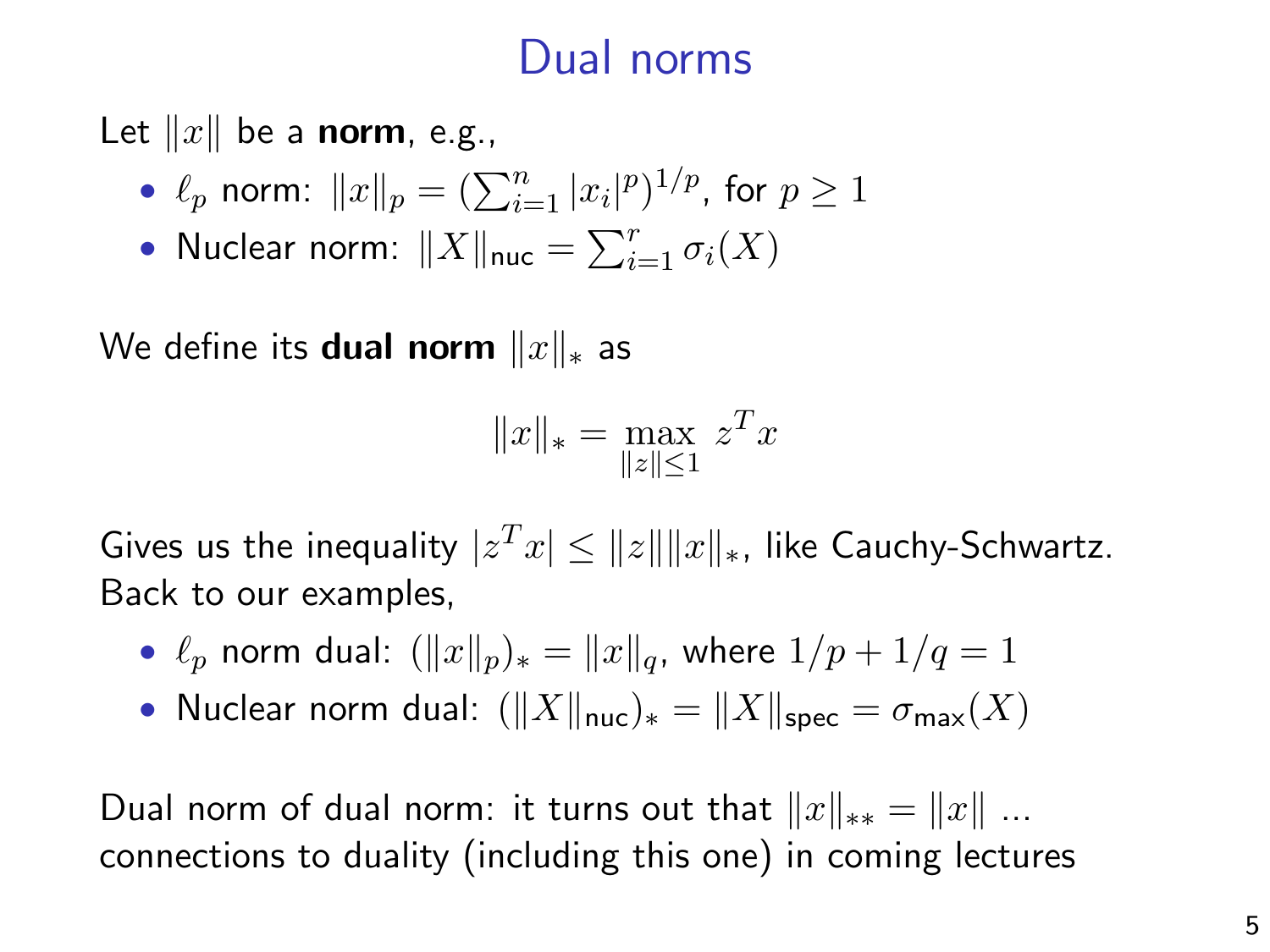# **Outline**

Today:

- KKT conditions
- Examples
- Constrained and Lagrange forms
- Uniqueness with 1-norm penalties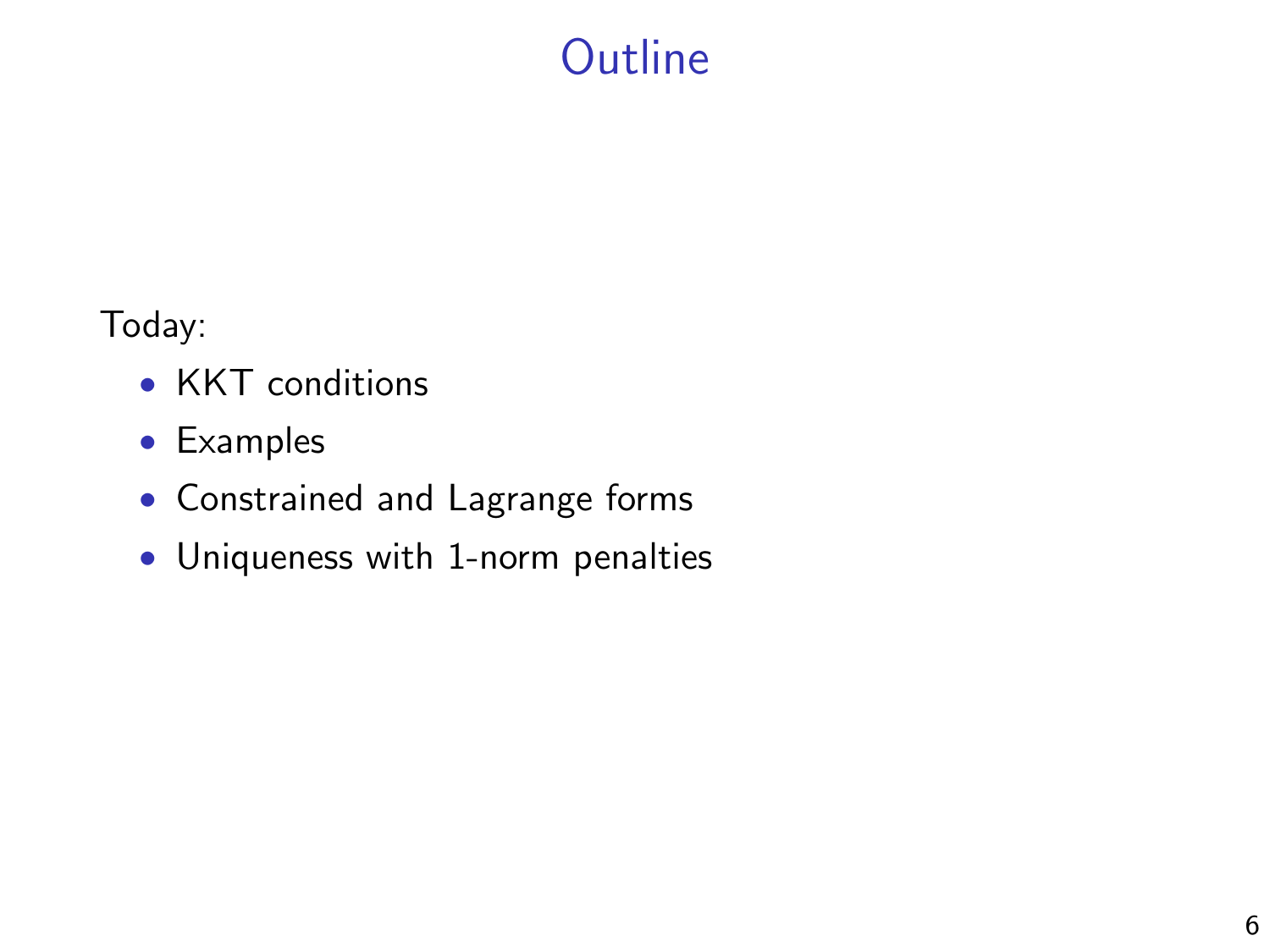## Karush-Kuhn-Tucker conditions

Given general problem

$$
\min_{x \in \mathbb{R}^n} f(x)
$$
  
subject to  $h_i(x) \le 0, \quad i = 1, \dots m$   

$$
\ell_j(x) = 0, \quad j = 1, \dots r
$$

The Karush-Kuhn-Tucker conditions or KKT conditions are:

• 
$$
0 \in \partial f(x) + \sum_{i=1}^{m} u_i \partial h_i(x) + \sum_{j=1}^{r} v_j \partial \ell_j(x)
$$
 (stationarity)

•  $u_i \cdot h_i(x) = 0$  for all i (complementary slackness)

• 
$$
h_i(x) \leq 0
$$
,  $\ell_j(x) = 0$  for all  $i, j$ 

•  $u_i > 0$  for all i (dual feasibility)

(primal feasibility)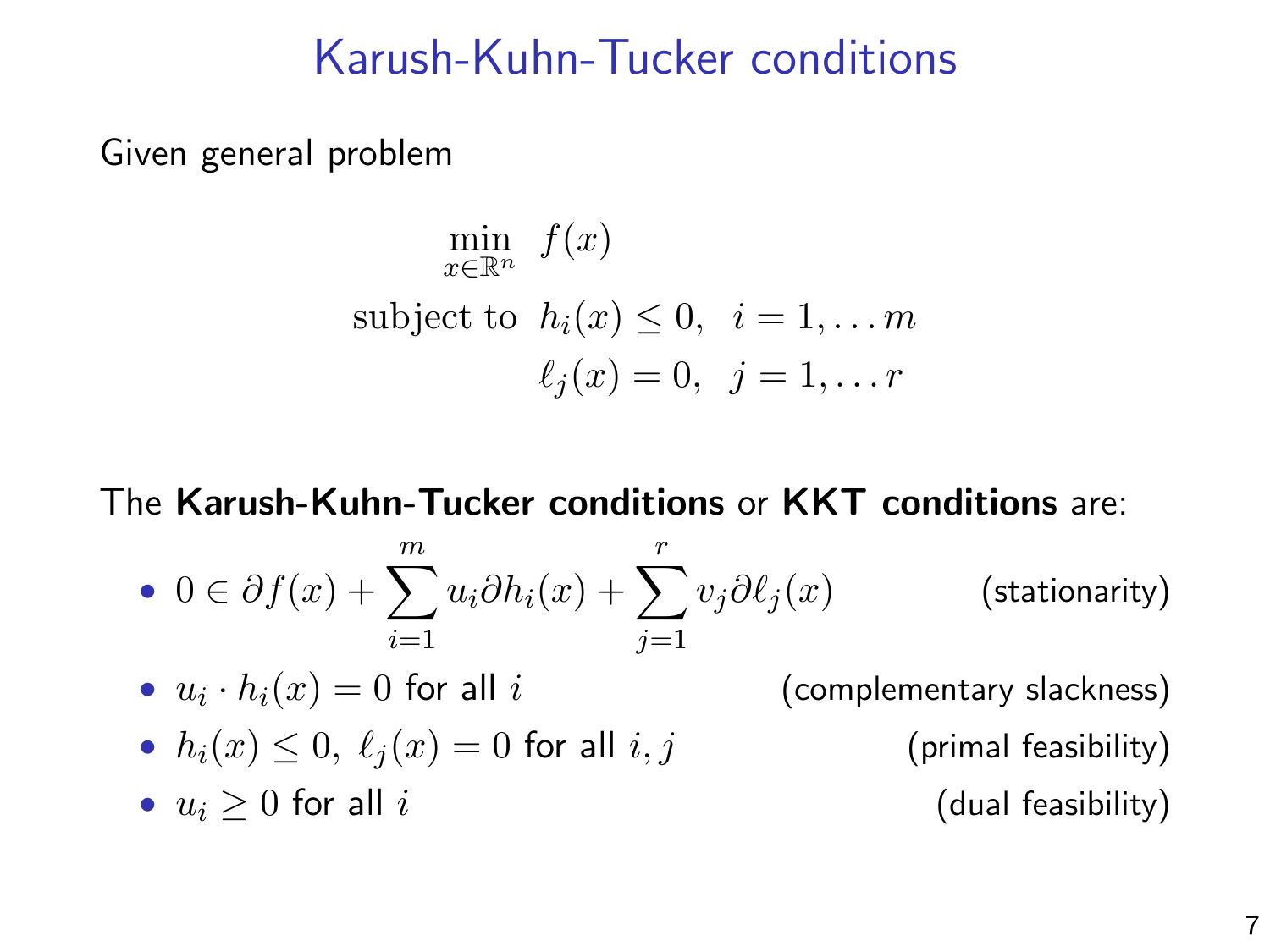#### **Necessity**

Let  $x^*$  and  $u^*, v^*$  be primal and dual solutions with zero duality gap (strong duality holds, e.g., under Slater's condition). Then

$$
f(x^*) = g(u^*, v^*)
$$
  
= 
$$
\min_{x \in \mathbb{R}^n} f(x) + \sum_{i=1}^m u_i^* h_i(x) + \sum_{j=1}^r v_j^* \ell_j(x)
$$
  

$$
\leq f(x^*) + \sum_{i=1}^m u_i^* h_i(x^*) + \sum_{j=1}^r v_j^* \ell_j(x^*)
$$
  

$$
\leq f(x^*)
$$

In other words, all these inequalities are actually equalities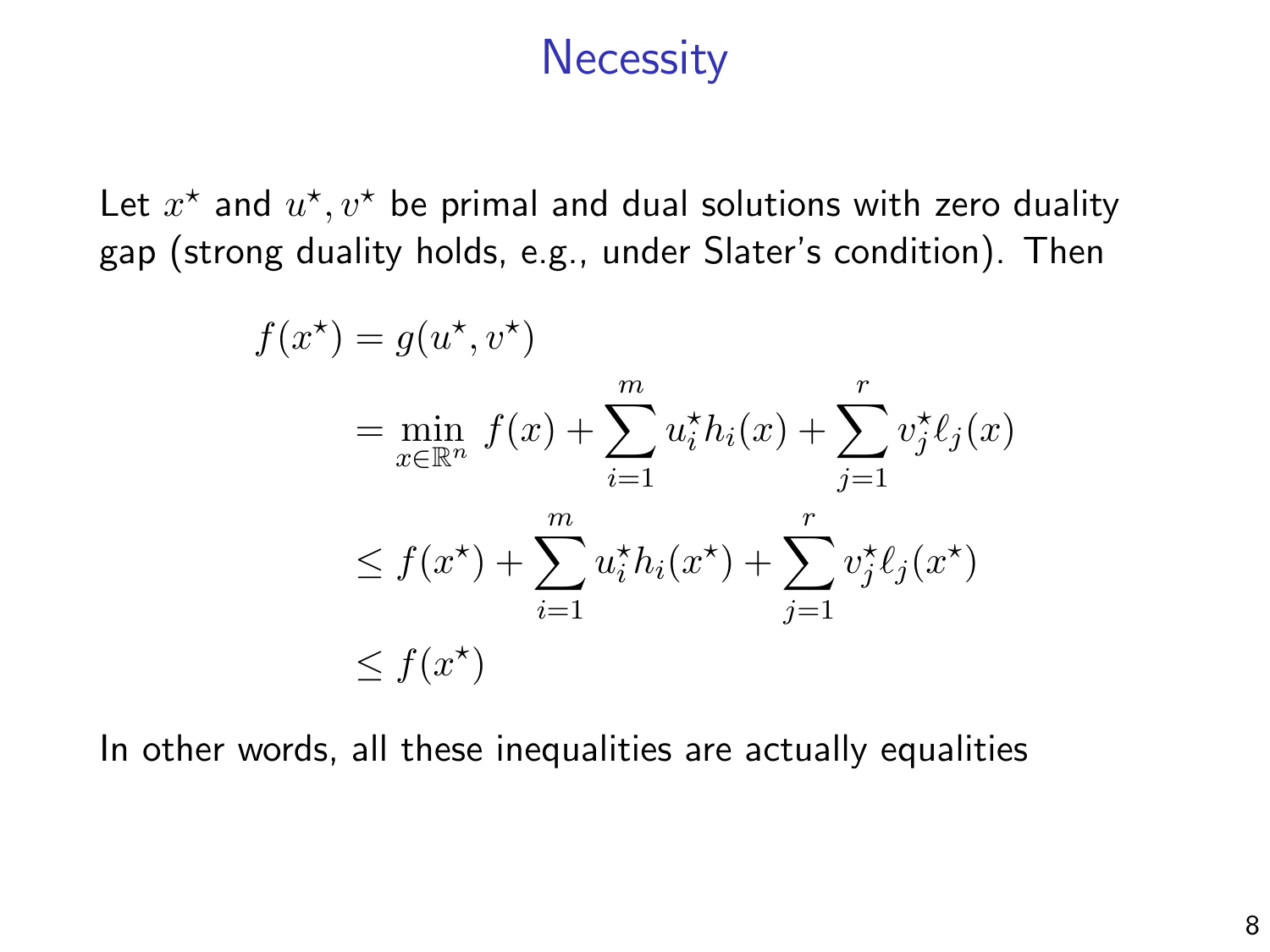Two things to learn from this:

- The point  $x^*$  minimizes  $L(x, u^*, v^*)$  over  $x \in \mathbb{R}^n$ . Hence the subdifferential of  $L(x,u^{\star},v^{\star})$  must contain  $0$  at  $x=x^{\star}$ —this is exactly the **stationarity** condition
- $\bullet\,$  We must have  $\sum_{i=1}^m u_i^\star h_i(x^\star) = 0$ , and since each term here is  $\leq 0$ , this implies  $u_i^*h_i(x^*) = 0$  for every *i*—this is exactly complementary slackness

Primal and dual feasibility obviously hold. Hence, we've shown:

If  $x^{\star}$  and  $u^{\star}, v^{\star}$  are primal and dual solutions, with zero duality gap, then  $x^{\star}, u^{\star}, v^{\star}$  satisfy the KKT conditions

(Note that this statement assumes nothing a priori about convexity of our problem, i.e. of  $f,h_i,\ell_j)$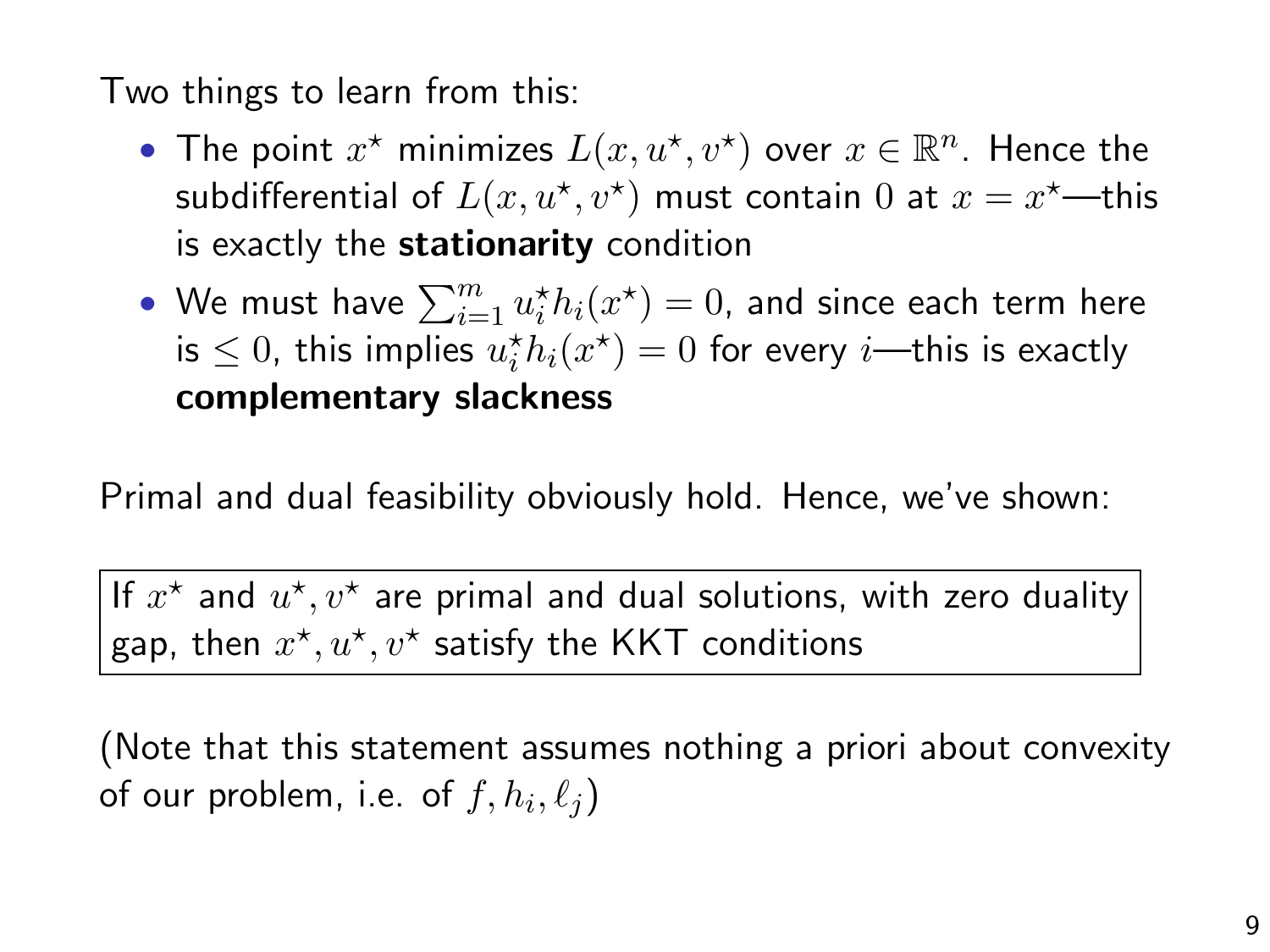# **Sufficiency**

If there exists  $x^*, u^*, v^*$  that satisfy the KKT conditions, then

$$
g(u^*, v^*) = f(x^*) + \sum_{i=1}^m u_i^* h_i(x^*) + \sum_{j=1}^r v_j^* \ell_j(x^*)
$$
  
=  $f(x^*)$ 

where the first equality holds from stationarity, and the second holds from complementary slackness

Therefore duality gap is zero (and  $x^\star$  and  $u^\star,v^\star$  are primal and dual feasible) so  $x^\star$  and  $u^\star,v^\star$  are primal and dual optimal. I.e., we've shown:

If  $x^*$  and  $u^*, v^*$  satisfy the KKT conditions, then  $x^*$  and  $u^*, v^*$ are primal and dual solutions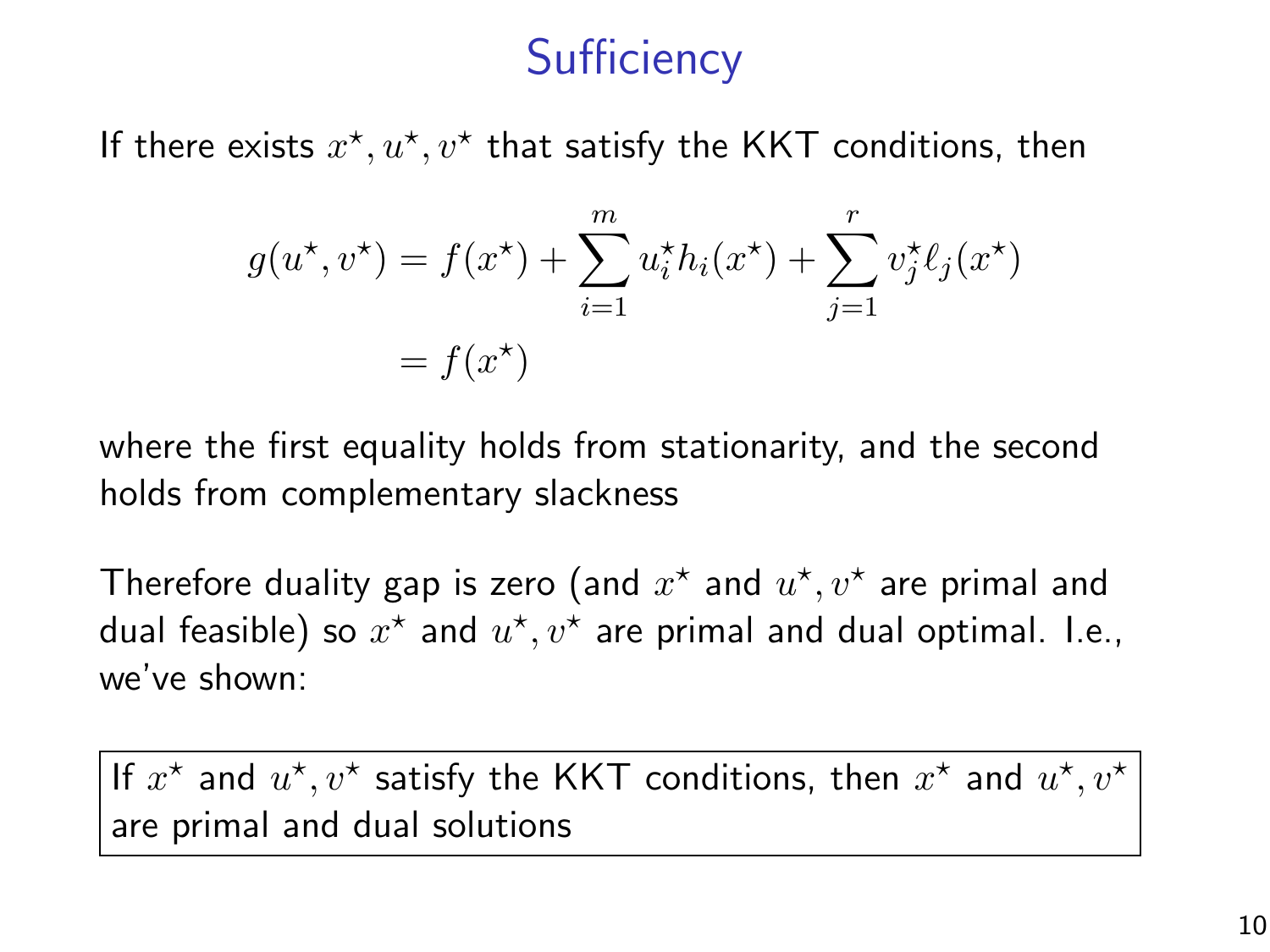# Putting it together

In summary, KKT conditions:

- always sufficient
- necessary under strong duality

Putting it together:

For a problem with strong duality (e.g., assume Slater's condition: convex problem and there exists  $x$  strictly satisfying nonaffine inequality contraints),

 $x^\star$  and  $u^\star,v^\star$  are primal and dual solutions

⇔  $x^*$  and  $u^*, v^*$  satisfy the KKT conditions

(Warning, concerning the stationarity condition: for a differentiable function f, we cannot use  $\partial f(x) = \{\nabla f(x)\}\$ unless f is convex)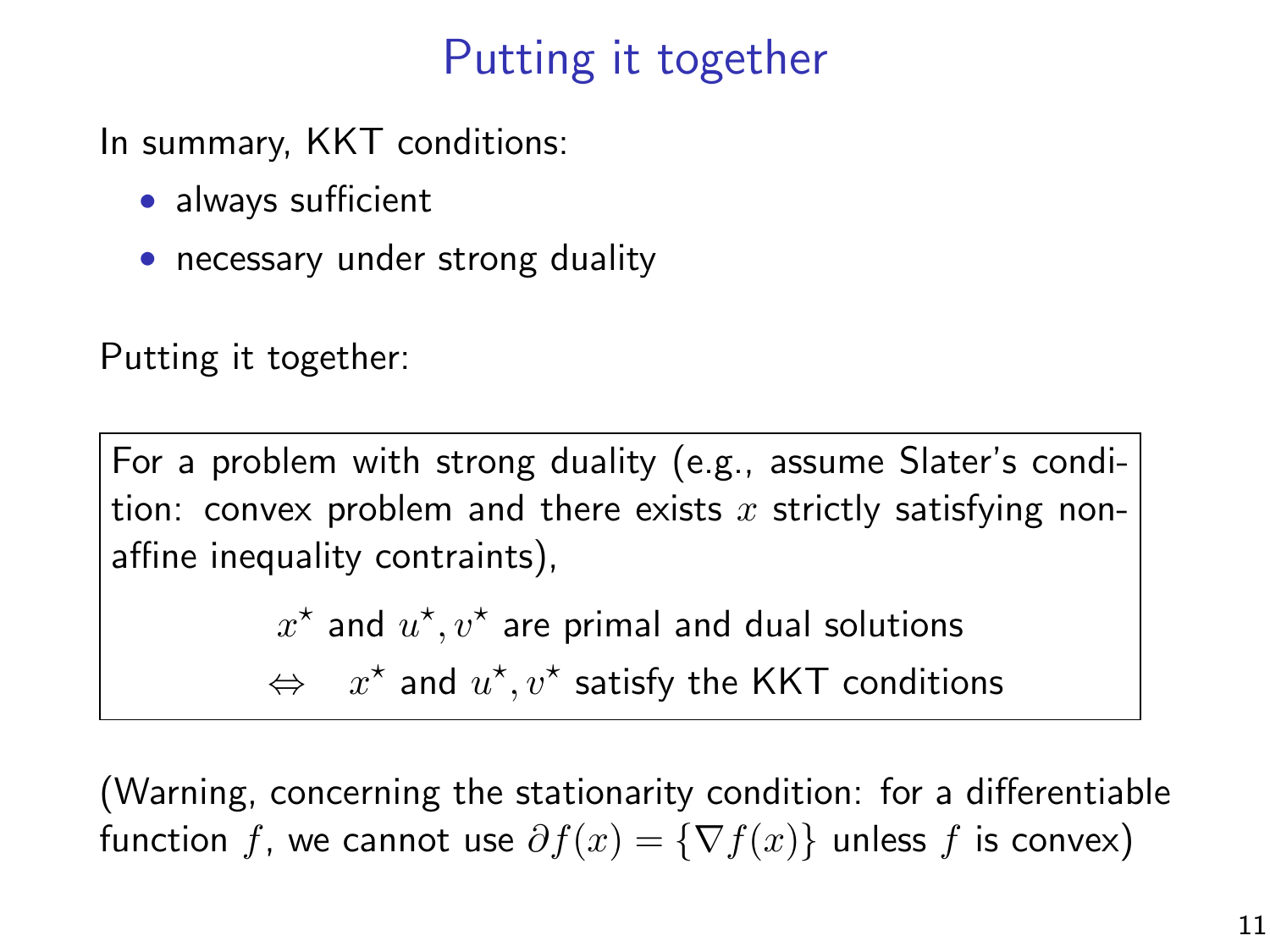## What's in a name?

Older folks will know these as the KT (Kuhn-Tucker) conditions:

- First appeared in publication by Kuhn and Tucker in 1951
- Later people found out that Karush had the conditions in his unpublished master's thesis of 1939

Many people (including instructor!) use the term KKT conditions for unconstrained problems, i.e., to refer to stationarity condition

Note that we could have alternatively derived the KKT conditions from studying optimality entirely via subgradients

$$
0 \in \partial f(x^*) + \sum_{i=1}^m \mathcal{N}_{\{h_i \le 0\}}(x^*) + \sum_{j=1}^r \mathcal{N}_{\{\ell_j = 0\}}(x^*)
$$

where recall  $\mathcal{N}_C(x)$  is the normal cone of C at x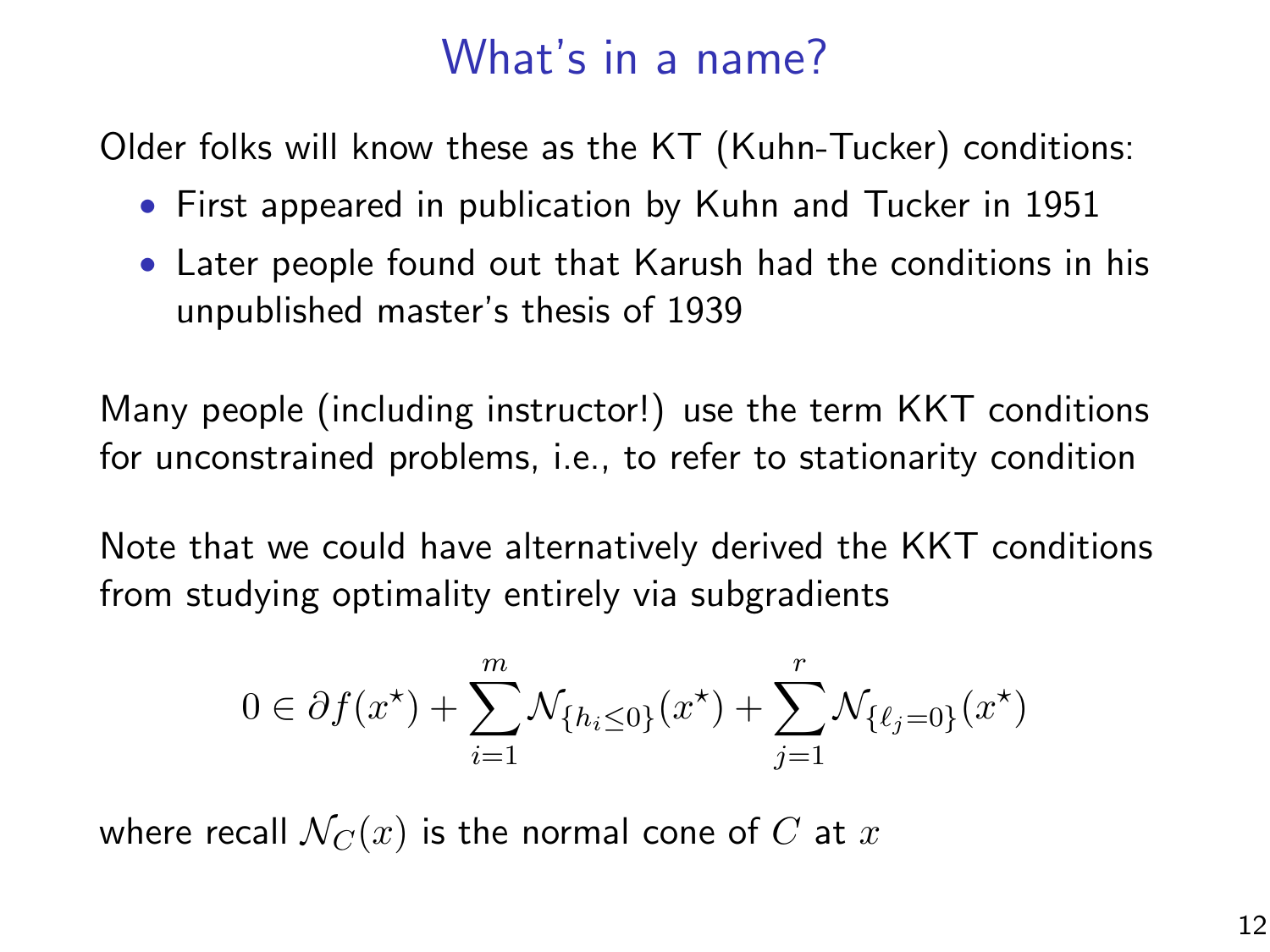### Quadratic with equality constraints

Consider for  $Q \succeq 0$ ,

$$
\min_{x \in \mathbb{R}^n} \frac{1}{2} x^T Q x + c^T x
$$
  
subject to  $Ax = 0$ 

E.g., as in Newton step for  $\min_{x \in \mathbb{R}^n} f(x)$  subject to  $Ax = b$ 

Convex problem, no inequality constraints, so by KKT conditions:  $x$  is a solution if and only if

$$
\left[\begin{array}{cc} Q & A^T \\ A & 0 \end{array}\right] \left[\begin{array}{c} x \\ u \end{array}\right] = \left[\begin{array}{c} -c \\ 0 \end{array}\right]
$$

for some  $u$ . Linear system combines stationarity, primal feasibility (complementary slackness and dual feasibility are vacuous)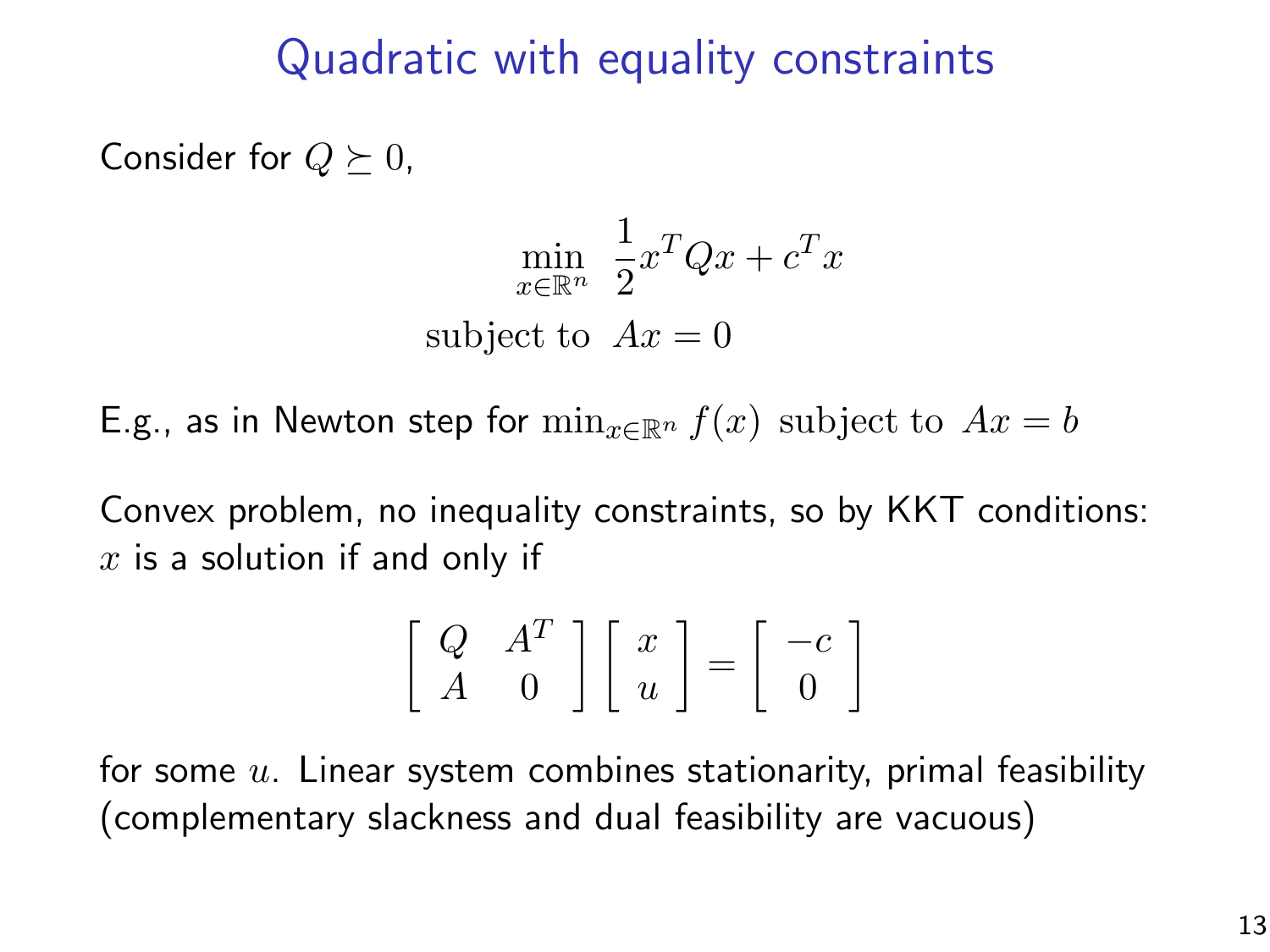## Water-filling

Example from B & V page 245: consider problem

$$
\min_{x \in \mathbb{R}^n} - \sum_{i=1}^n \log(\alpha_i + x_i)
$$
  
subject to  $x \ge 0$ ,  $1^T x = 1$ 

Information theory: think of  $\log(\alpha_i + x_i)$  as communication rate of ith channel. KKT conditions:

$$
-1/(\alpha_i + x_i) - u_i + v = 0, \quad i = 1, \dots n
$$
  

$$
u_i \cdot x_i = 0, \quad i = 1, \dots n, \quad x \ge 0, \quad 1^T x = 1, \quad u \ge 0
$$

Eliminate u:

$$
1/(\alpha_i + x_i) \le v, \quad i = 1, \dots n
$$
  

$$
x_i(v - 1/(\alpha_i + x_i)) = 0, \quad i = 1, \dots n, \quad x \ge 0, \quad 1^T x = 1
$$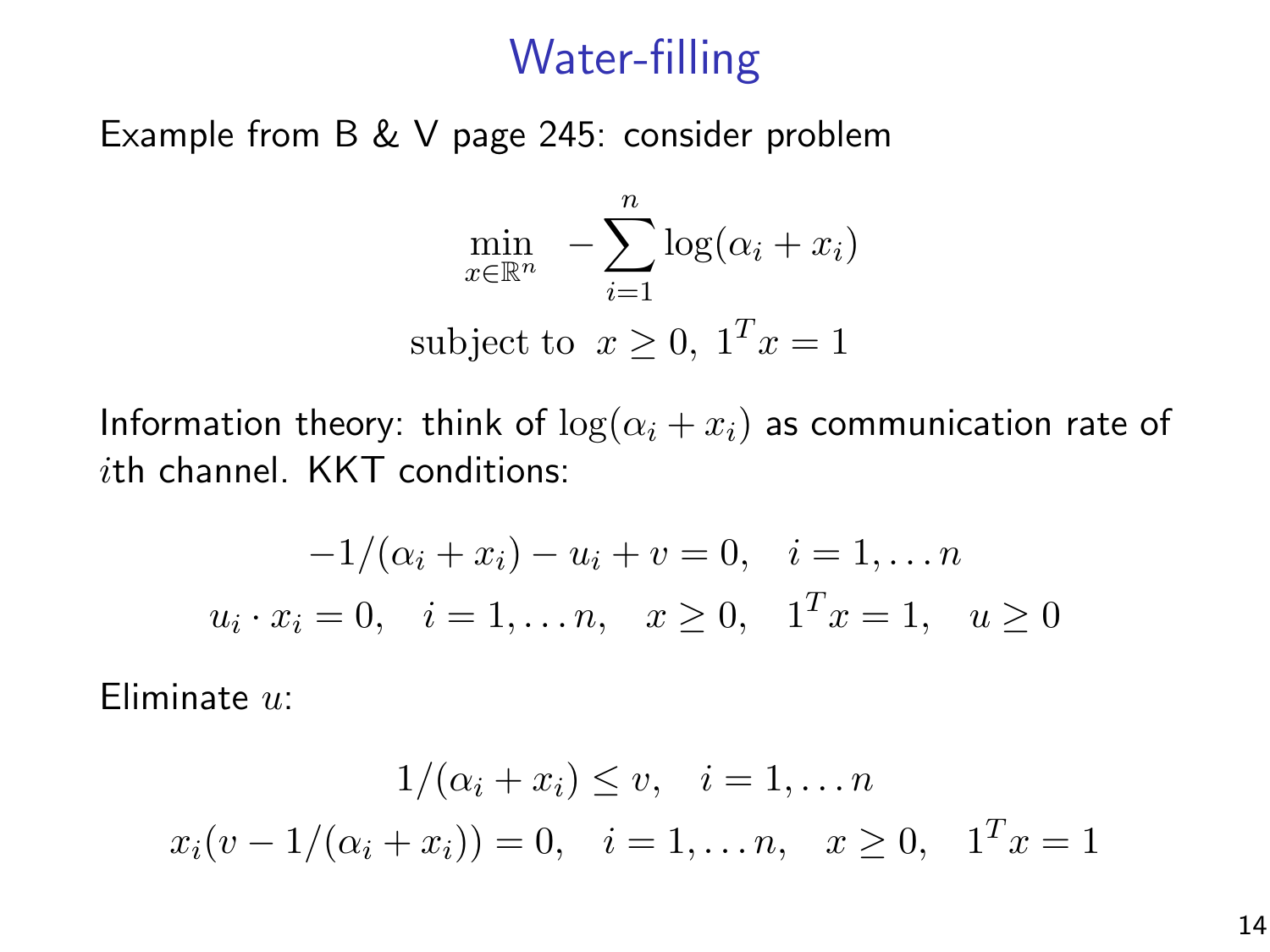Can argue directly stationarity and complementary slackness imply

$$
x_i = \begin{cases} 1/v - \alpha & \text{if } v \le 1/\alpha \\ 0 & \text{if } v > 1/\alpha \end{cases} = \max\{0, 1/v - \alpha\}, \quad i = 1, \dots n
$$

Still need  $x$  to be feasible, i.e.,  $1^Tx=1$ , and this gives

$$
\sum_{i=1}^{n} \max\{0, 1/v - \alpha_i\} = 1
$$

Univariate equation, piecewise linear in  $1/v$  and not hard to solve

This reduced problem is called water-filling

$$
(From B & V page 246)
$$

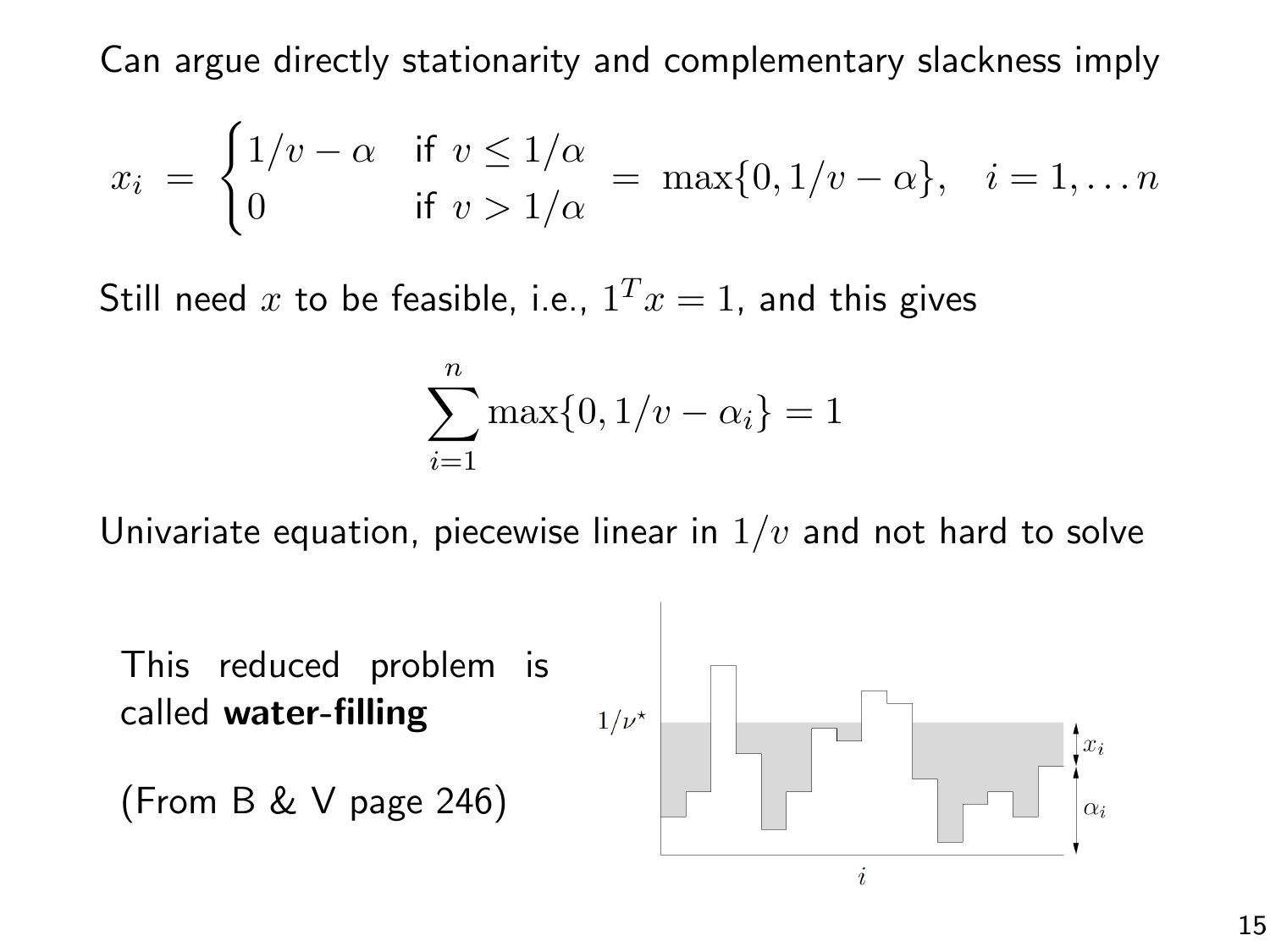#### Lasso

Let's return the lasso problem: given response  $y\in\mathbb{R}^n$ , predictors  $A \in \mathbb{R}^{n \times p}$  (columns  $A_1, \ldots A_p$ ), solve

$$
\min_{x \in \mathbb{R}^p} \frac{1}{2} \|y - Ax\|^2 + \lambda \|x\|_1
$$

KKT conditions:

$$
A^T(y - Ax) = \lambda s
$$

where  $s \in \partial ||x||_1$ , i.e.,

$$
s_i \in \begin{cases} \{1\} & \text{if } x_i > 0\\ \{-1\} & \text{if } x_i < 0\\ [-1, 1] & \text{if } x_i = 0 \end{cases}
$$

Now we read off important fact: if  $|A_i^T(y - Ax)| < \lambda$ , then  $x_i = 0$ ... we'll return to this problem shortly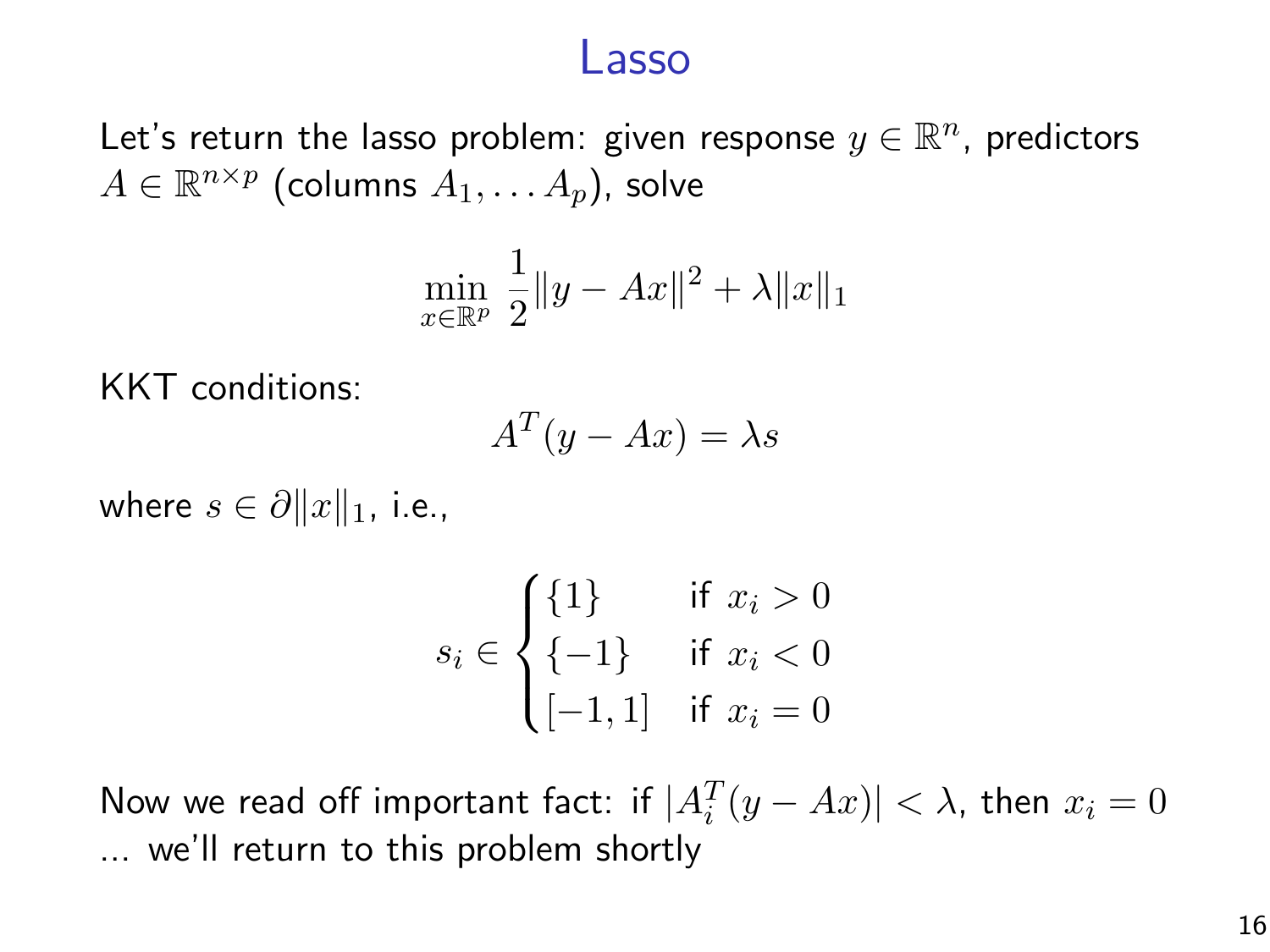# Group lasso

Suppose predictors  $A=[A_{(1)}\; A_{(2)}\; \dots \; A_{(G)}]$ , split up into groups, with each  $A_{(i)} \in \mathbb{R}^{n \times p_{(i)}}.$  If we want to select entire groups rather than individual predictors, then we solve the **group lasso** problem:



(From Yuan and Lin (2006), "Model selection and estimation in regression with grouped variables")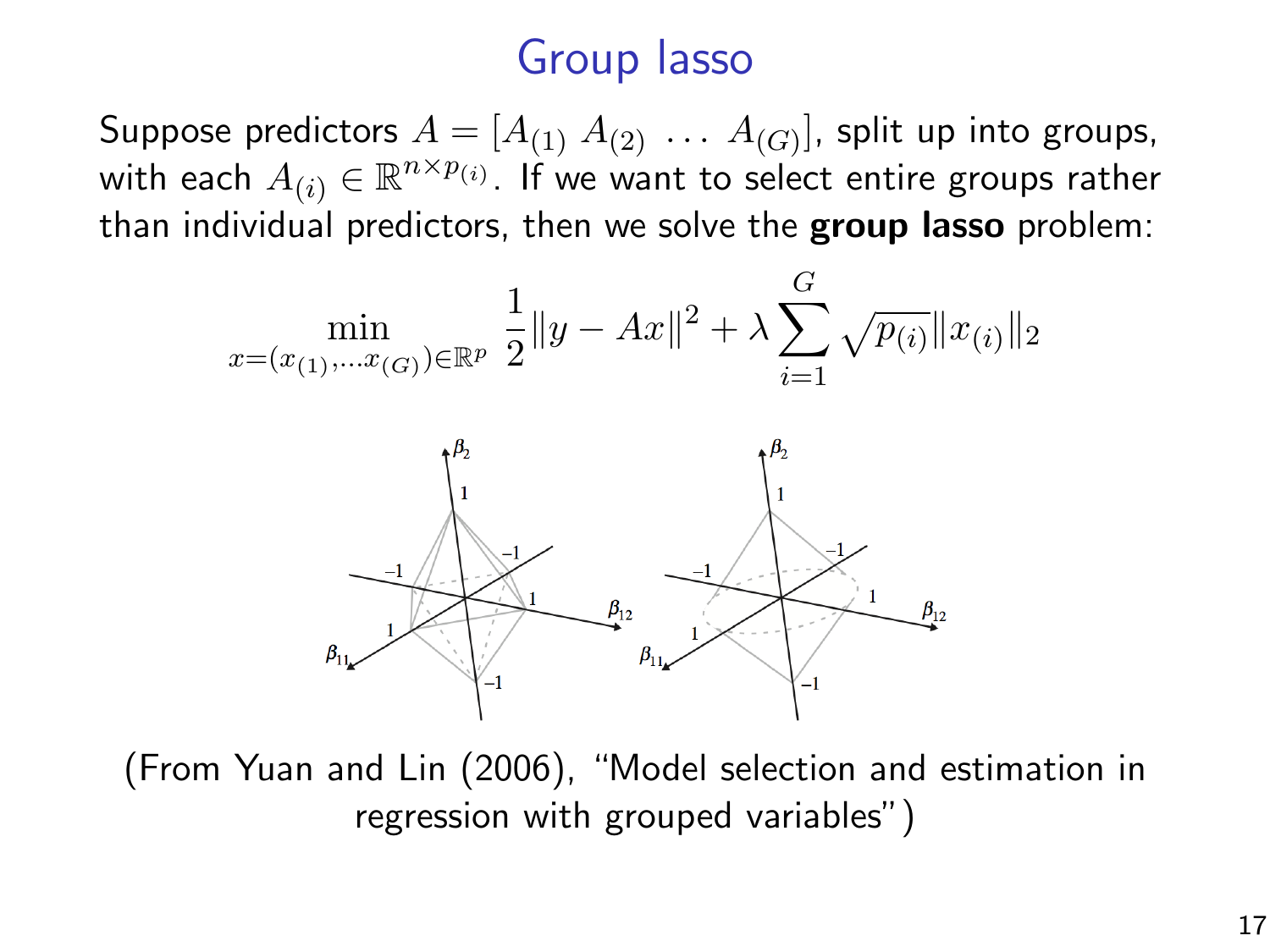KKT conditions:

$$
A_{(i)}^T(y - Ax) = \lambda \sqrt{p_{(i)}} s_{(i)}, \quad i = 1, \dots G
$$

where each  $s_{(i)} \in \partial ||x_{(i)}||_2$ , i.e.,

$$
s_{(i)} \in \begin{cases} \{x_{(i)}/\|x_{(i)}\|_2\} & \text{if } x_{(i)} \neq 0\\ \{z \in \mathbb{R}^{p_{(i)}} : \|z\|_2 \leq 1\} & \text{if } x_{(i)} = 0 \end{cases}, i = 1, \dots G
$$

Hence if  $\left\|A^T_{(i)}(y - Ax)\right\|_2 < \lambda \sqrt{p_{(i)}}$ , then  $x_{(i)} = 0$ . On the other hand, if  $x_{(i)} \neq 0$ , then

$$
x_{(i)} = \left(A_{(i)}^T A_{(i)} + \frac{\lambda \sqrt{p_{(i)}}}{\|x_{(i)}\|_2} I\right)^{-1} A_{(i)}^T r_{-(i)},
$$
  
where  $r_{-(i)} = y - \sum_{j \neq i} A_{(j)} x_{(j)}$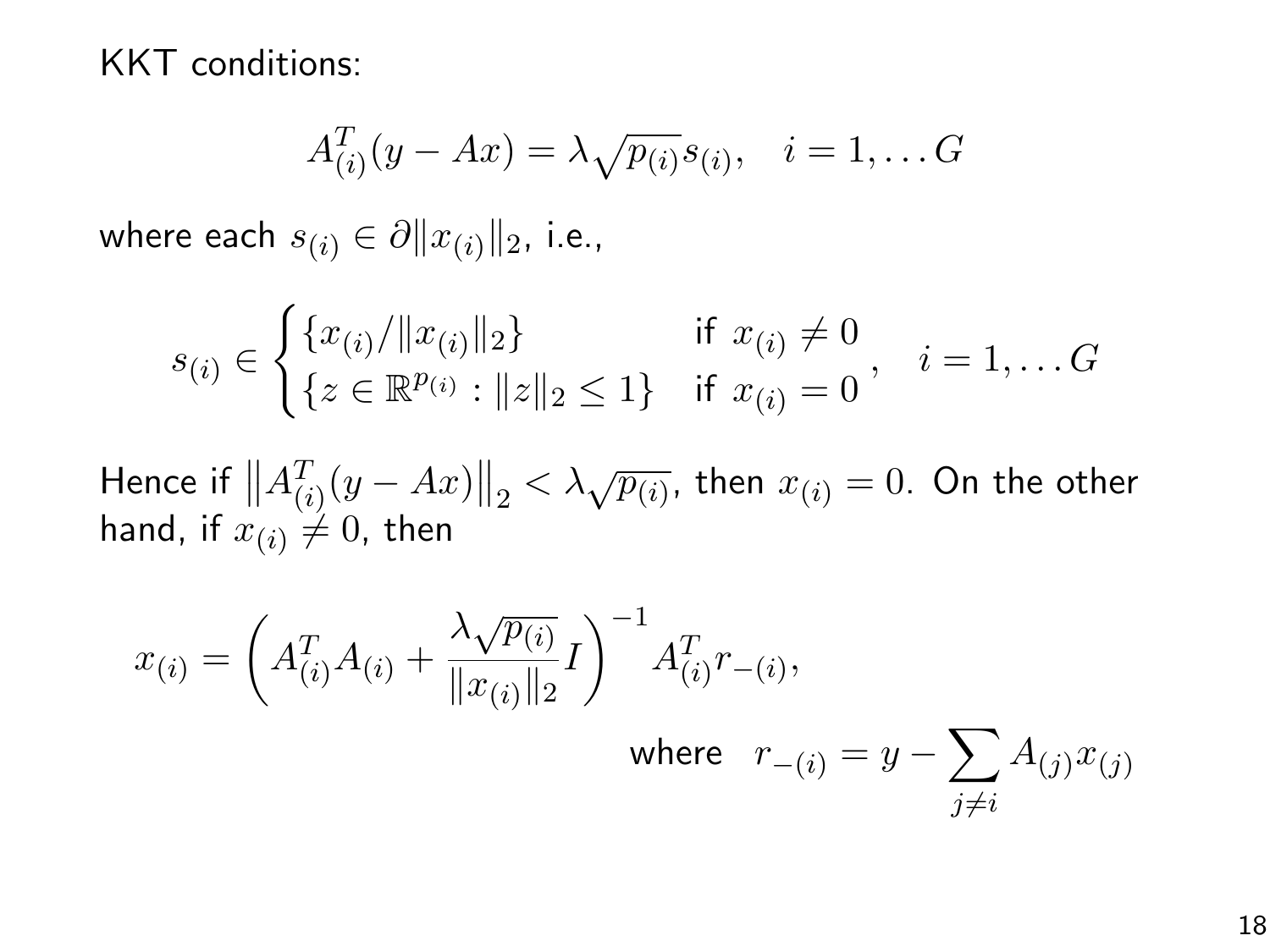# Constrained and Lagrange forms

Often in statistics and machine learning we'll switch back and forth between **constrained** form, where  $t \in \mathbb{R}$  is a tuning parameter,

$$
\min_{x \in \mathbb{R}^n} f(x) \text{ subject to } h(x) \le t \tag{C}
$$

and Lagrange form, where  $\lambda \geq 0$  is a tuning parameter,

$$
\min_{x \in \mathbb{R}^n} f(x) + \lambda \cdot h(x) \tag{L}
$$

and claim these are equivalent. Is this true (assuming convex  $f, h$ )?

(C) to (L): if problem (C) is strictly feasible, then strong duality holds, and there exists some  $\lambda \geq 0$  (dual solution) such that any solution  $x^*$  in (C) minimizes

$$
f(x) + \lambda \cdot (f(x) - t)
$$

so  $x^*$  is also a solution in (L)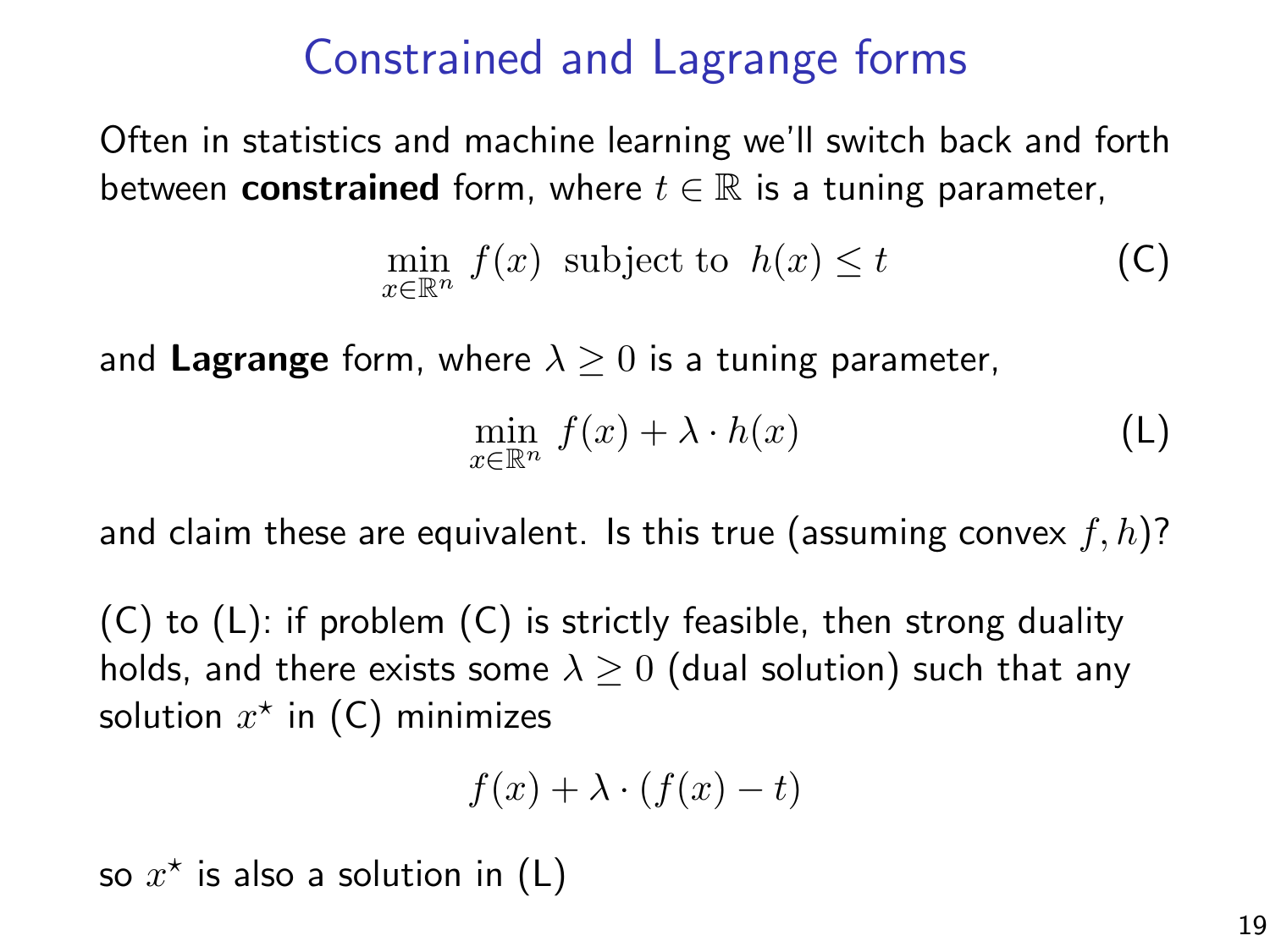(L) to (C): if  $x^*$  is a solution in (L), then the KKT conditions for (C) are satisfied by taking  $t = h(x^*)$ , so  $x^*$  is a solution in (C)

#### Conclusion:

| \n $\bigcup_{\lambda \geq 0}$ \n                                      | \n $\{\text{solutions in (L)}\}\$ \n | \n $\bigcup_{t}$ \n | \n $\{\text{solutions in (C)}\}$ \n |
|-----------------------------------------------------------------------|--------------------------------------|---------------------|-------------------------------------|
| \n $\bigcup_{\lambda \geq 0}$ \n                                      | \n $\{\text{solutions in (C)}\}$ \n  |                     |                                     |
| \n $\bigcup_{t \text{ such that (C)}} \{\text{solutions in (C)}\}$ \n |                                      |                     |                                     |
| \n $\text{is strictly feasible}$ \n                                   |                                      |                     |                                     |

Strictly speaking this is not a perfect equivalence (albeit minor nonequivalence). Note: when the only value of  $t$  that leads to a feasible but not strictly feasible constraint set is  $t = 0$ , i.e.,

$$
\{x: g(x) \le t\} \ne \emptyset, \{x: g(x) = t\} = \emptyset \Rightarrow t = 0
$$

(e.g., this is true if  $q$  is a norm) then we do get perfect equivalence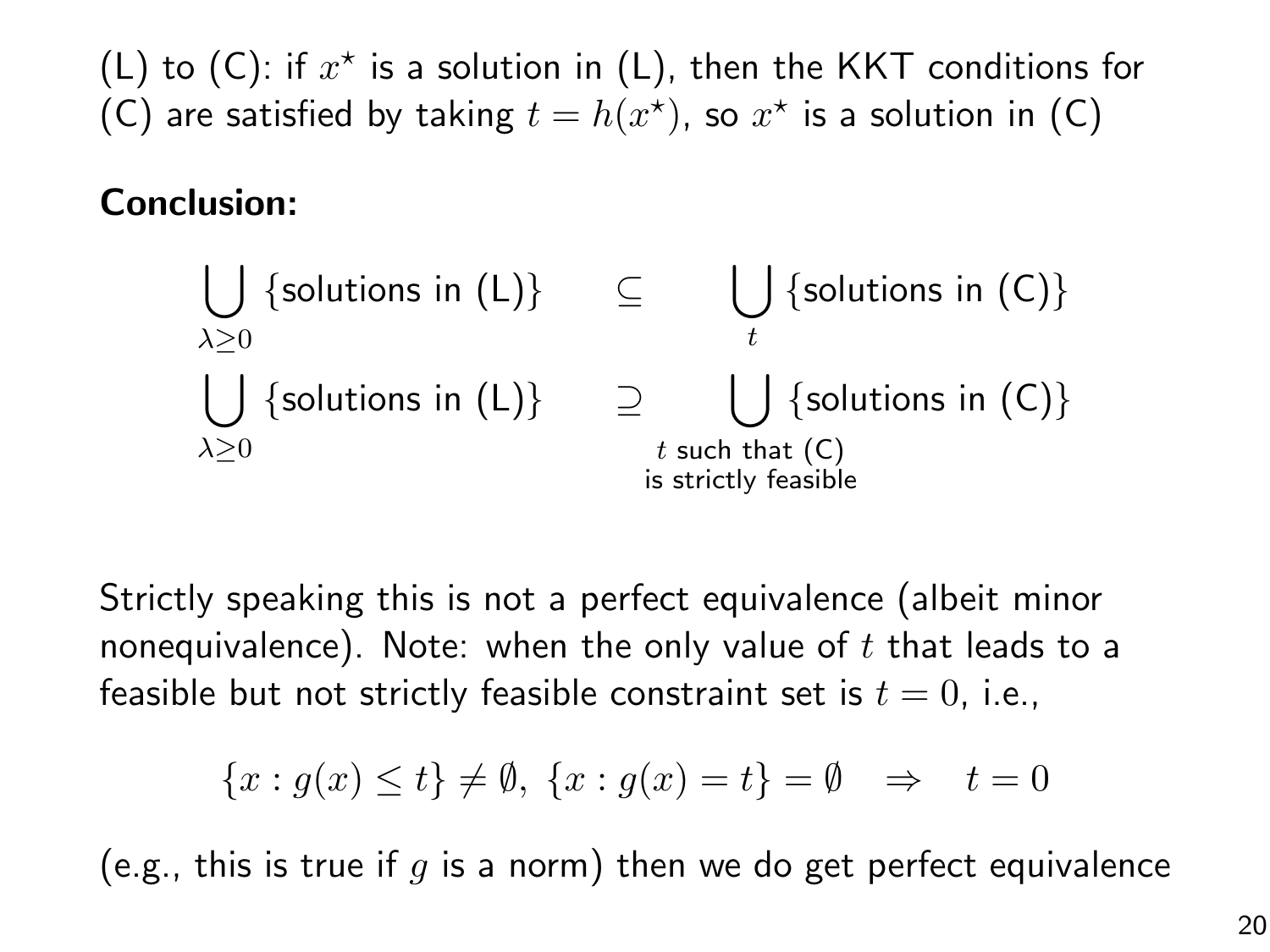## Uniqueness in 1-norm penalized problems

Using the KKT conditions and simple probability arguments, we can produce the following (perhaps surprising) result:

**Theorem:** Let f be differentiable and strictly convex,  $A \in \mathbb{R}^{n \times p}$ ,  $\lambda > 0$ . Consider

$$
\min_{x \in \mathbb{R}^p} f(Ax) + \lambda \|x\|_1
$$

If the entries of  $A$  are drawn from a continuous probability distribution (on  $\mathbb{R}^{np}$ ), then with probability 1 the solution  $x^\star \in \mathbb{R}^{p}$ is unique and has at most  $\min\{n, p\}$  nonzero components

Remark: here f must be strictly convex, but no restrictions on the dimensions of A (we could have  $p \gg n$ )

Proof: the KKT conditions are

$$
-A^T \nabla f(Ax) = \lambda s, \quad s_i \in \begin{cases} \{\text{sign}(x_i)\} & \text{if } x_i \neq 0 \\ [-1,1] & \text{if } x_i = 0 \end{cases}, \quad i = 1, \dots n
$$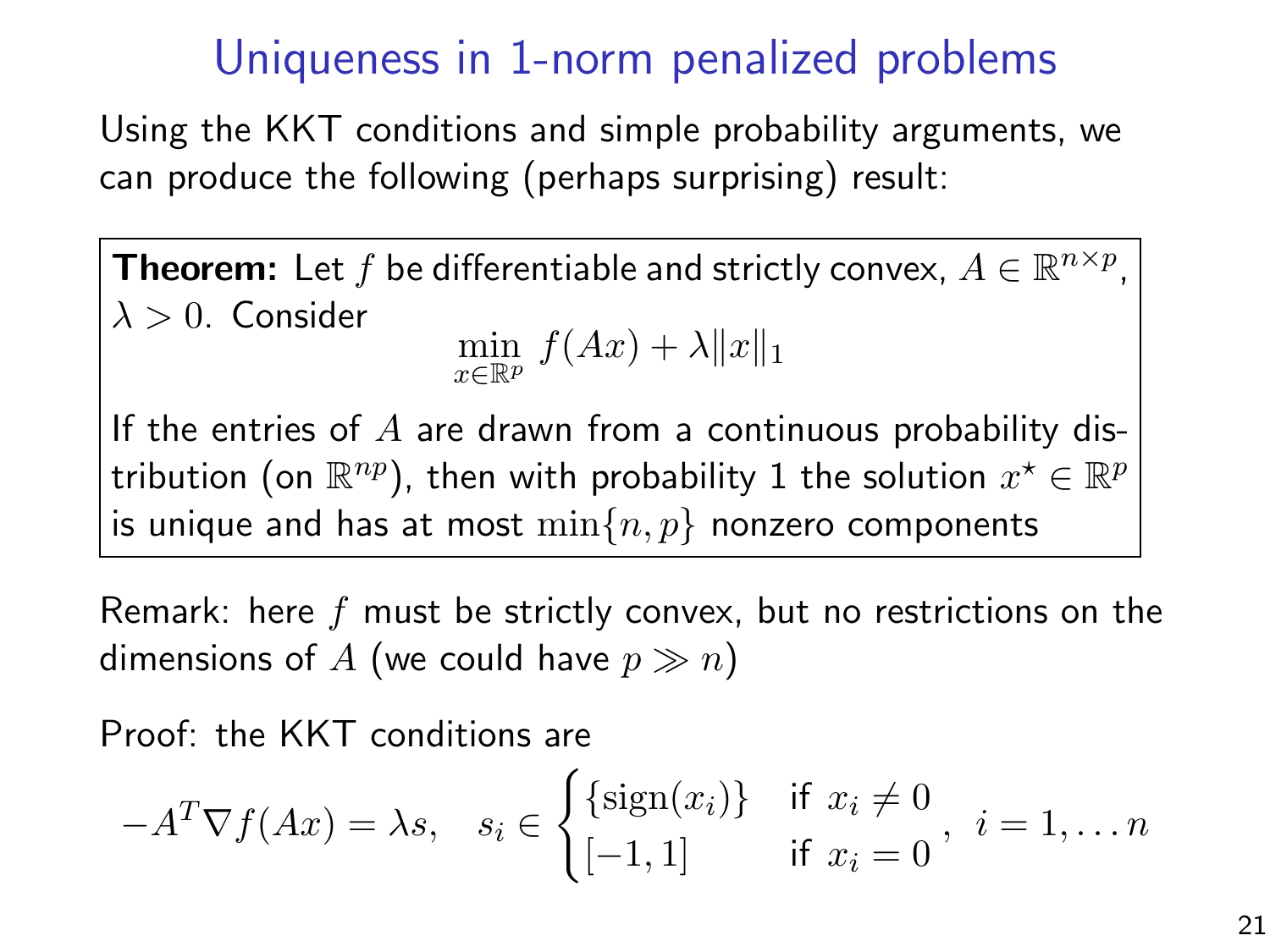Note that  $Ax, s$  are unique. Define  $S = \{j : |A_j^T \nabla f(Ax)| = \lambda\},$ also unique, and note that any solution satisfies  $x_i = 0$  for all  $i \notin S$ 

First assume that  $\mathrm{rank}(A_S) < |S|$  (here  $A \in \mathbb{R}^{n \times |S|}$ , submatrix of A corresponding to columns in S). Then for some  $i \in S$ ,

$$
A_i = \sum_{j \in S \setminus \{i\}} c_j A_j
$$

for constants  $c_i \in \mathbb{R}$ , hence

$$
s_i A_i = \sum_{j \in S \setminus \{i\}} (s_i s_j c_j) \cdot (s_j A_j)
$$

Taking an inner product with  $-\nabla f(Ax)$ ,

$$
\lambda = \sum_{j \in S\backslash \{i\}} (s_i s_j c_j) \lambda, \quad \text{i.e.,}\quad \sum_{j \in S\backslash \{i\}} s_i s_j c_j = 1
$$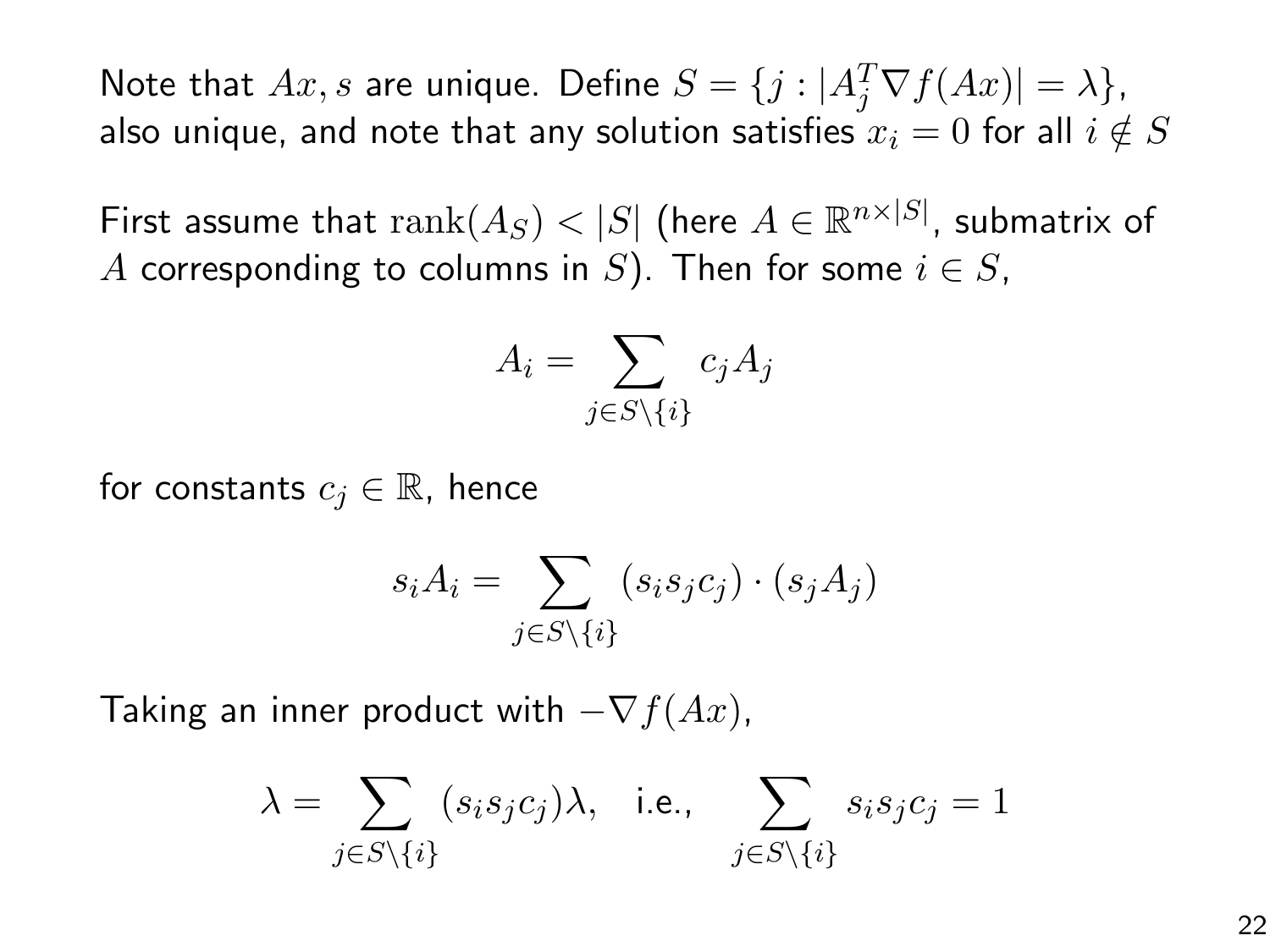In other words, we've proved that  $\mathrm{rank}(A_S) < |S|$  implies  $s_iA_i$  is in the affine span of  $s_iA_j$ ,  $j \in S \setminus \{i\}$  (subspace of dimension  $\langle n \rangle$ )

We say that the matrix  $A$  has columns in general position if any affine subspace L of dimension  $k < n$  does not contain more than  $k+1$  elements; of  $\{\pm A_1, \ldots \pm A_n\}$  (excluding antipodal pairs)

It is straightforward to show that, if the entries of  $A$  have a density over  $\mathbb{R}^{np}$ , then  $A$  is in general position with probability  $1$ 

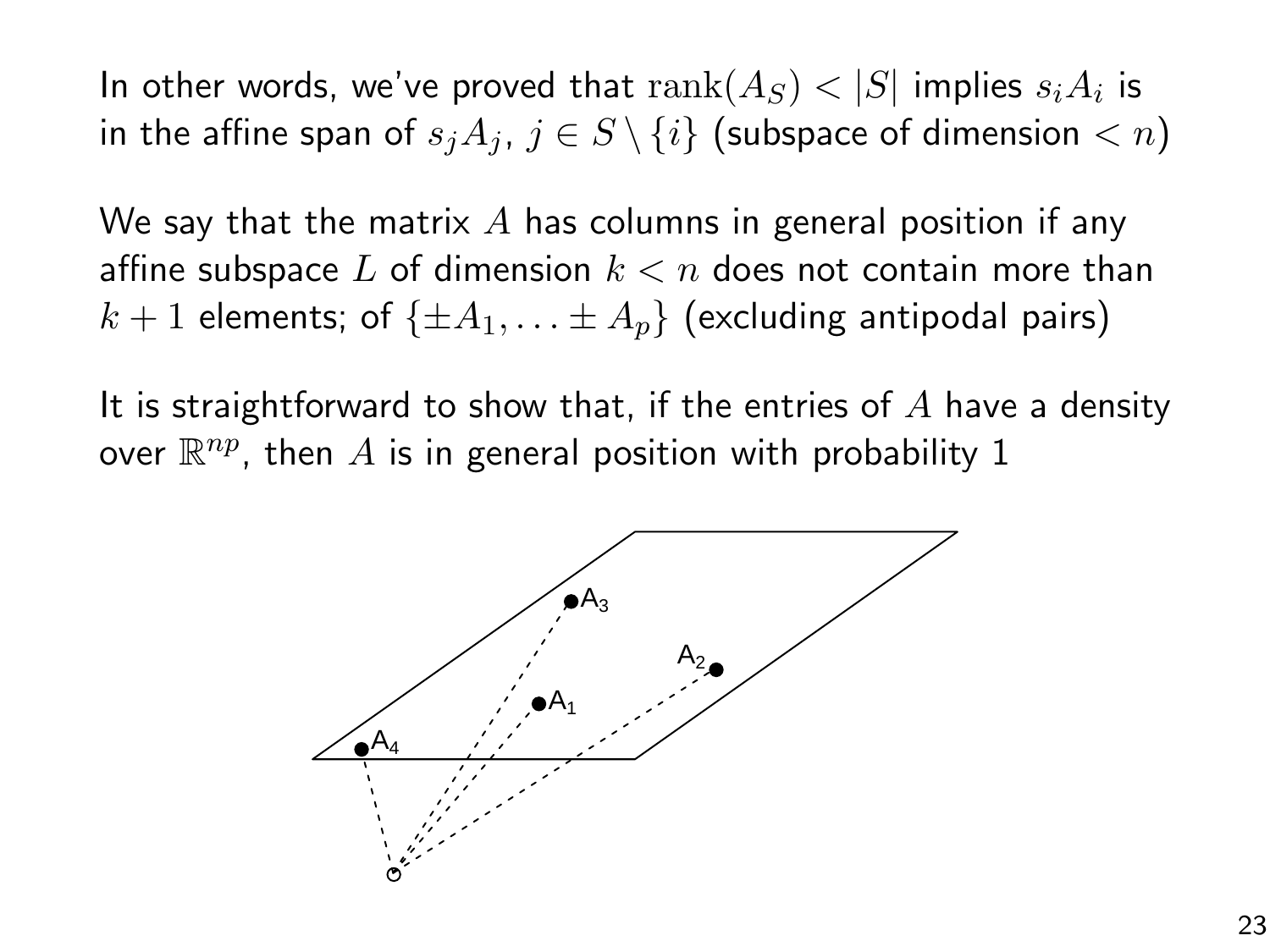Therefore, if entries of  $A$  are drawn from continuous probability distribution, any solution must satisfy  $rank(A_S) = |S|$ 

Recalling the KKT conditions, this means the number of nonzero components in any solution is  $\leq |S| \leq \min\{n, p\}$ 

Furthermore, we can reduce our optimization problem (by partially solving) to

$$
\min_{x_S \in \mathbb{R}^{|S|}} f(A_S x_S) + \lambda \|x_S\|_1
$$

Finally, strict convexity implies uniqueness of the solution in this problem, and hence in our original problem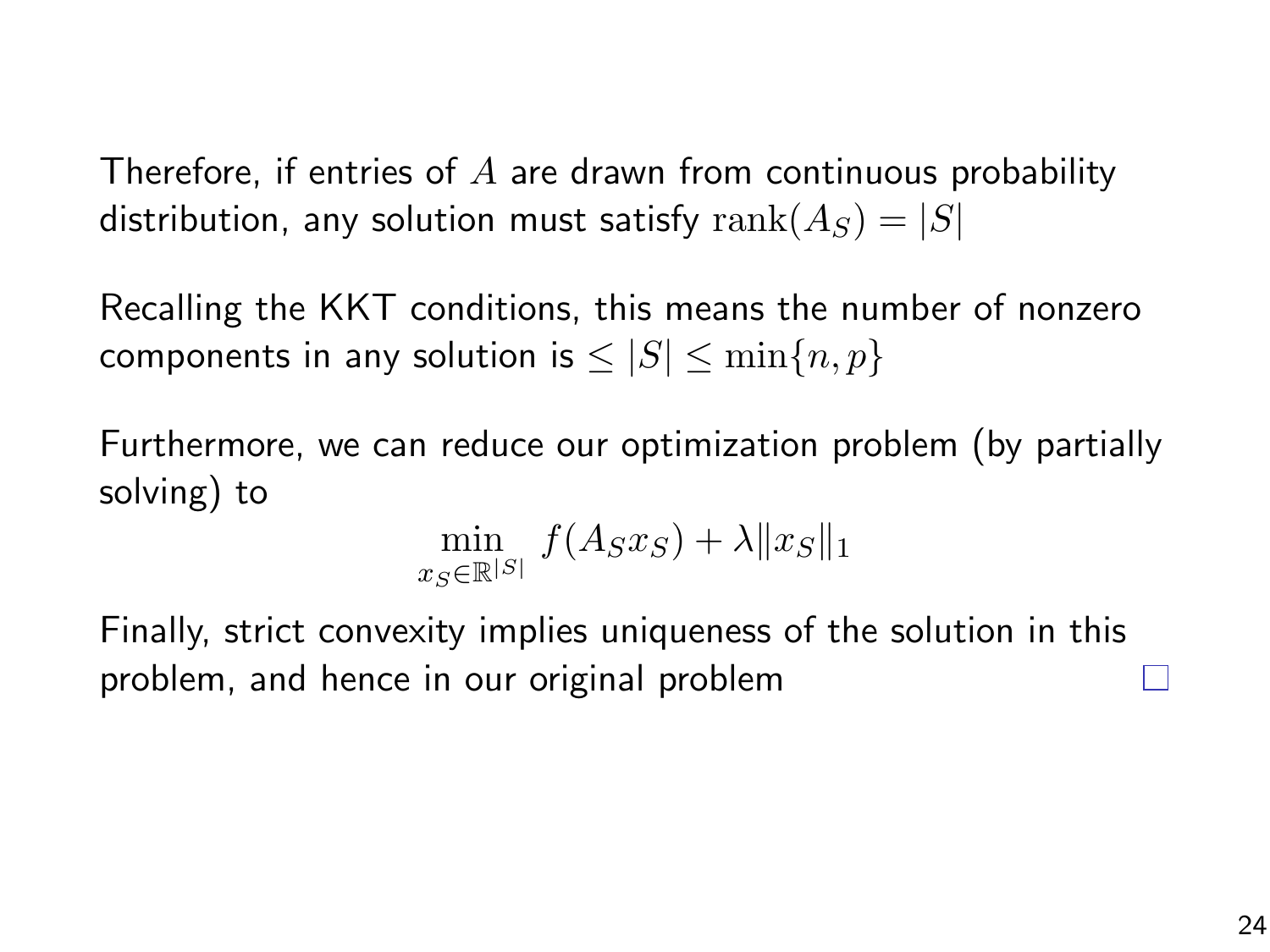# Back to duality

One of the most important uses of duality is that, under strong duality, we can **characterize primal solutions** from dual solutions

Recall that under strong duality, the KKT conditions are necessary for optimality. Given dual solutions  $u^\star,v^\star$ , any primal solution  $x^\star$ satisfies the stationarity condition

$$
0 \in \partial f(x^*) + \sum_{i=1}^m u_i^* \partial h_i(x^*) + \sum_{j=1}^r v_i^* \partial \ell_j(x^*)
$$

In other words,  $x^*$  achieves the minimum in  $\min_{x \in \mathbb{R}^n} L(x, u^*, v^*)$ 

- Generally, this reveals a characterization of primal solutions
- In particular, if this is satisfied uniquely (i.e., above problem has a unique minimizer), then the corresponding point must be the primal solution